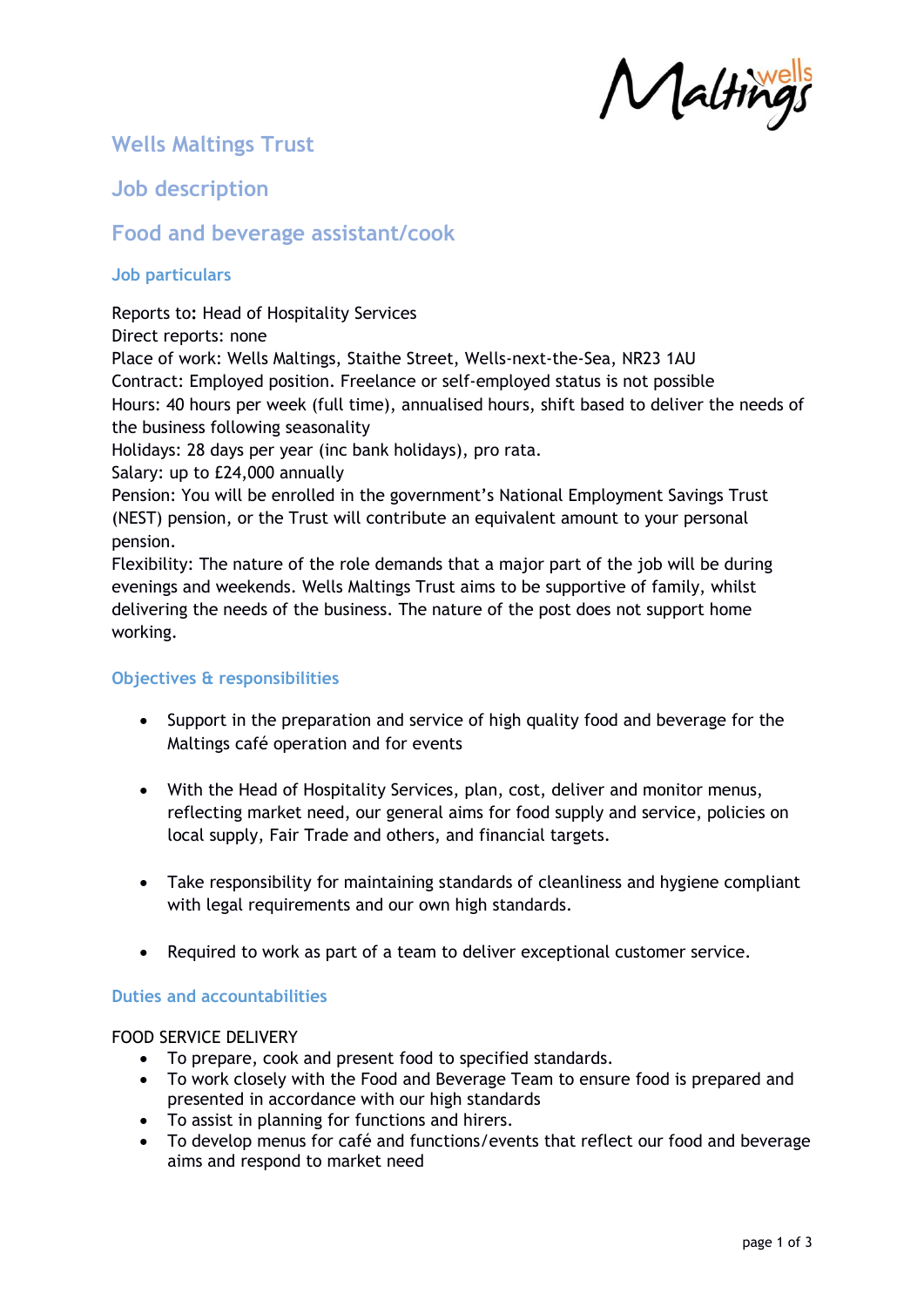Aaltii

- To assist in costing menus in accordance with quality standards, desired kitchen profit margins, and seasonal supply
- To have an interest in food trends and local supplies
- To have an understanding of allergies, and how menus reflect alternatives to common allergen containing products

#### SAFETY AND HYGIENE STANDARDS

- To ensure compliance with food hygiene, Safer Food Better Business and Health and Safety at Work standards are maintained.
- To adhere to all operating guidelines for kitchen equipment and follow specified cleaning and operating instructions.
- To record and adhere to the cleaning schedules, and maintain a clean, clear and safe working environment
- Maintain accurate records for allergens present, food supplies, and monitor freezer/fridge temperatures.
- Ensure all crockery and equipment are cleaned and stored appropriately.
- Report immediately to the Head of Hospitality Services or Director any illness of an infectious nature

#### TEAM WORKING AND CUSTOMER SERVICE

- Supervise and instruct F&B staff members in the use of all equipment and hygiene procedures, giving help and guidance where appropriate.
- To communicate changes to the menu with staff through prompt briefings and sampling.
- Support the front of house team during busy times by working tables and serving hot and cold beverages as relief
- Operate EPOS and cash handling systems effectively and efficiently
- Maintain and improve your professional knowledge and competence through mandatory training days/courses, on or off site, as and when required.

#### GENERAL

- Work methodically, transparently and effectively, respecting the collaborative culture of the organisation, and demonstrate meticulous attention to detail
- Observe and promote the Trust's policies and procedures
- Act as an advocate and ambassador for the Trust always
- Attend and contribute to company meetings
- To maximise income and minimise expenditure wherever possible without jeopardising the quality of the work or the reputation of Wells Maltings
- Perform any other duties commensurate with the post, as the Director shall from time to time determine.

This Job Description indicates only the main duties and responsibilities of the post. It is not intended as an exhaustive list. Wells Maltings reserves the right to amend this Job Description from time to time, according to business needs. Any changes will be confirmed in writing. Please note that you share with us the responsibility for making suggestions to alter the scope of your duties and improve the effectiveness of your post.